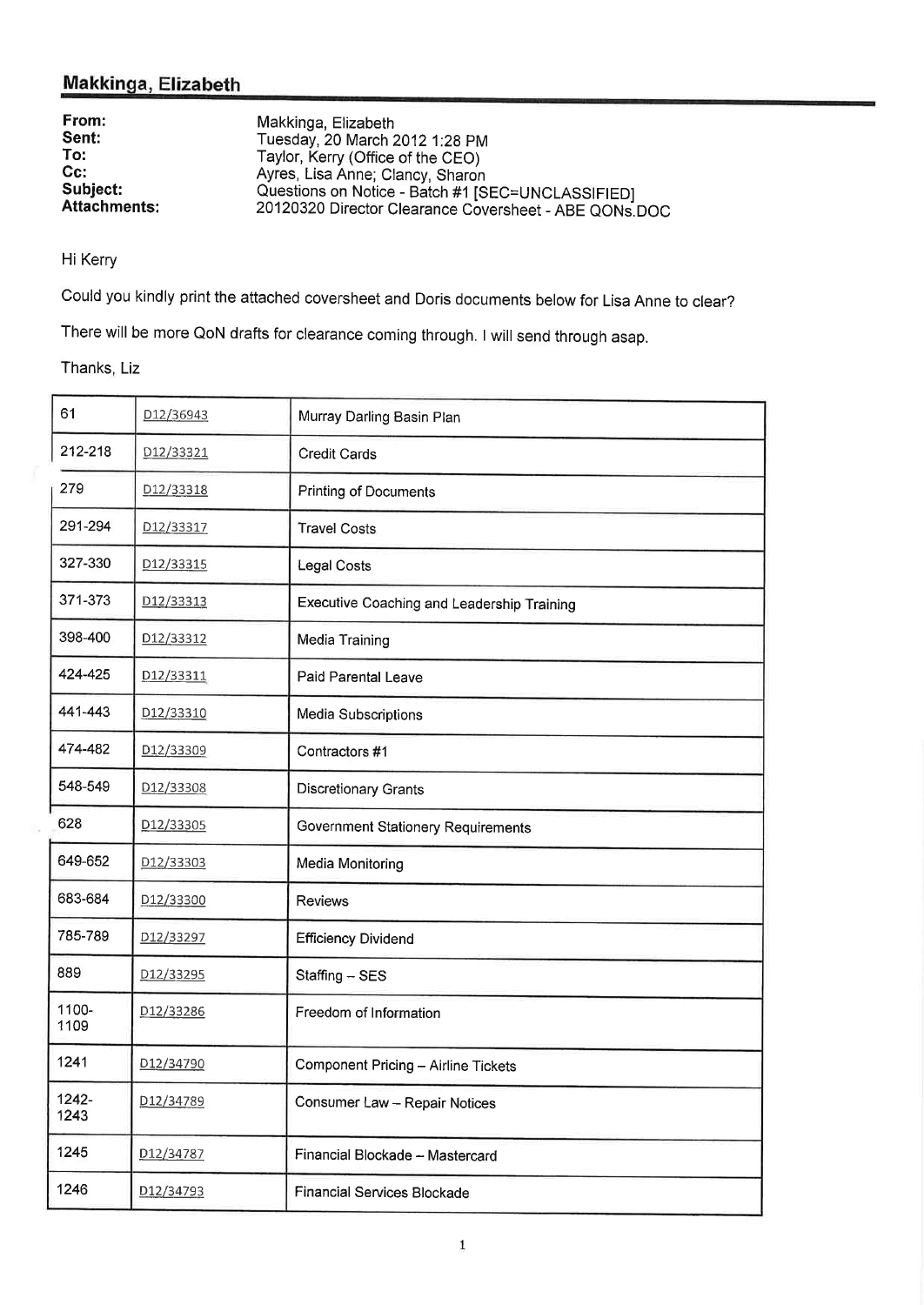|                                                                                    |                                       | <b>For Director's Clearance</b>                                      |  |  |
|------------------------------------------------------------------------------------|---------------------------------------|----------------------------------------------------------------------|--|--|
|                                                                                    |                                       | No <sub>1</sub>                                                      |  |  |
|                                                                                    | Project Officer: Elizabeth Makkinga   |                                                                      |  |  |
|                                                                                    | <b>Purpose: Clearance</b>             |                                                                      |  |  |
|                                                                                    | <b>Date: 20 March 2012</b>            | Approved / Noted / Requires discussion                               |  |  |
|                                                                                    | Timing: 20 March 2012                 |                                                                      |  |  |
|                                                                                    | <b>Document Type:</b>                 |                                                                      |  |  |
| <b>Parliamentary / Government Relations</b>                                        |                                       |                                                                      |  |  |
|                                                                                    | Correspondence to                     |                                                                      |  |  |
| D                                                                                  | <b>Parliamentary Committee</b>        | <b>门</b><br><b>Executive Minute</b><br>M<br>QoNs                     |  |  |
| Notes/Other: Questions on Notice - Additional Budget Estimates 15-17 February 2012 |                                       |                                                                      |  |  |
|                                                                                    | Project officer comments:             |                                                                      |  |  |
|                                                                                    | review and approval.<br><b>AET 61</b> | Murray Darling Basin Plan                                            |  |  |
|                                                                                    | AET 212-218                           | <b>Credit Cards</b>                                                  |  |  |
|                                                                                    | <b>AET 279</b>                        | <b>Printing of Documents</b>                                         |  |  |
|                                                                                    | AET 291-294                           | <b>Travel Costs</b>                                                  |  |  |
|                                                                                    | AET 327-330                           | <b>Legal Costs</b>                                                   |  |  |
|                                                                                    | AET 371-373                           | <b>Executive Coaching and Leadership Training</b>                    |  |  |
|                                                                                    | AET 398-400                           | <b>Media Training</b>                                                |  |  |
| ٠                                                                                  | AET 424-425                           | <b>Paid Parental Leave</b>                                           |  |  |
| ٠                                                                                  | AET 441-443                           | <b>Media Subscriptions</b>                                           |  |  |
| ٠                                                                                  | AET 474-482<br>AET 548-549            | Contractors #1                                                       |  |  |
| ٠                                                                                  | <b>AET 628</b>                        | <b>Discretionary Grants</b>                                          |  |  |
| $\bullet$                                                                          | AET 649-652                           | <b>Government Stationery Requirements</b><br><b>Media Monitoring</b> |  |  |
| ٠                                                                                  | AET 683-684                           | <b>Reviews</b>                                                       |  |  |
|                                                                                    | AET 785-789                           | <b>Efficiency Dividend</b>                                           |  |  |
|                                                                                    | <b>AET 889</b>                        | Staffing - SES                                                       |  |  |
|                                                                                    | AET 1100-1109                         | Freedom of Information                                               |  |  |
|                                                                                    | <b>AET 1241</b>                       | <b>Component Pricing - Airline Tickets</b>                           |  |  |
|                                                                                    |                                       |                                                                      |  |  |

 $\frac{1}{2} \frac{1}{\sqrt{2}} \frac{1}{\sqrt{2}} \frac{1}{\sqrt{2}} \frac{1}{\sqrt{2}} \frac{1}{\sqrt{2}} \frac{1}{\sqrt{2}} \frac{1}{\sqrt{2}} \frac{1}{\sqrt{2}} \frac{1}{\sqrt{2}} \frac{1}{\sqrt{2}} \frac{1}{\sqrt{2}} \frac{1}{\sqrt{2}} \frac{1}{\sqrt{2}} \frac{1}{\sqrt{2}} \frac{1}{\sqrt{2}} \frac{1}{\sqrt{2}} \frac{1}{\sqrt{2}} \frac{1}{\sqrt{2}} \frac{1}{\sqrt{2}} \frac{1}{\sqrt{2}} \frac{1}{\sqrt{2}} \frac{$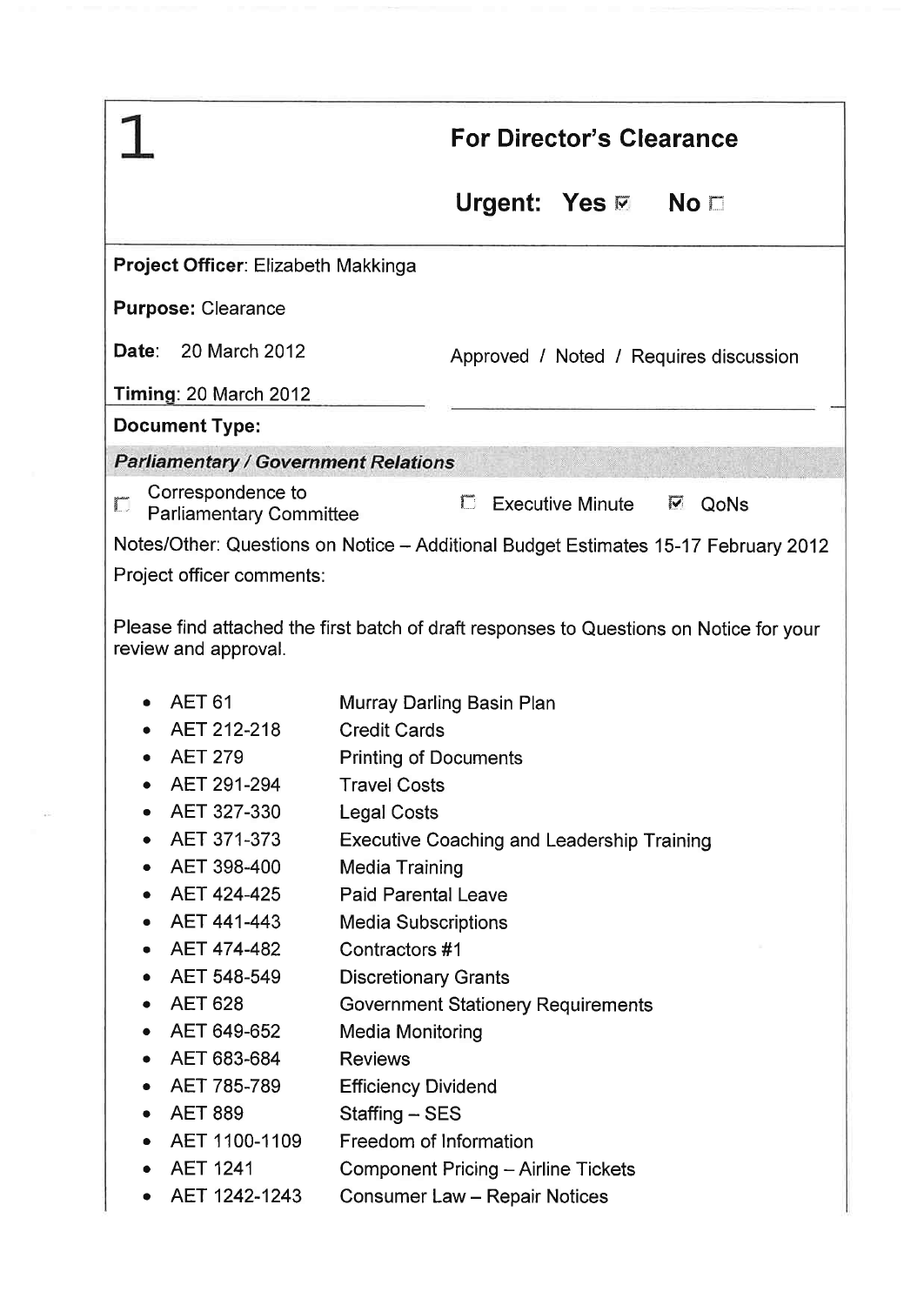- AET 1245 Financial Blockade - Mastercard
- AET 1246 Financial Services Blockade

Lisa Anne's comments:

Kerry to action: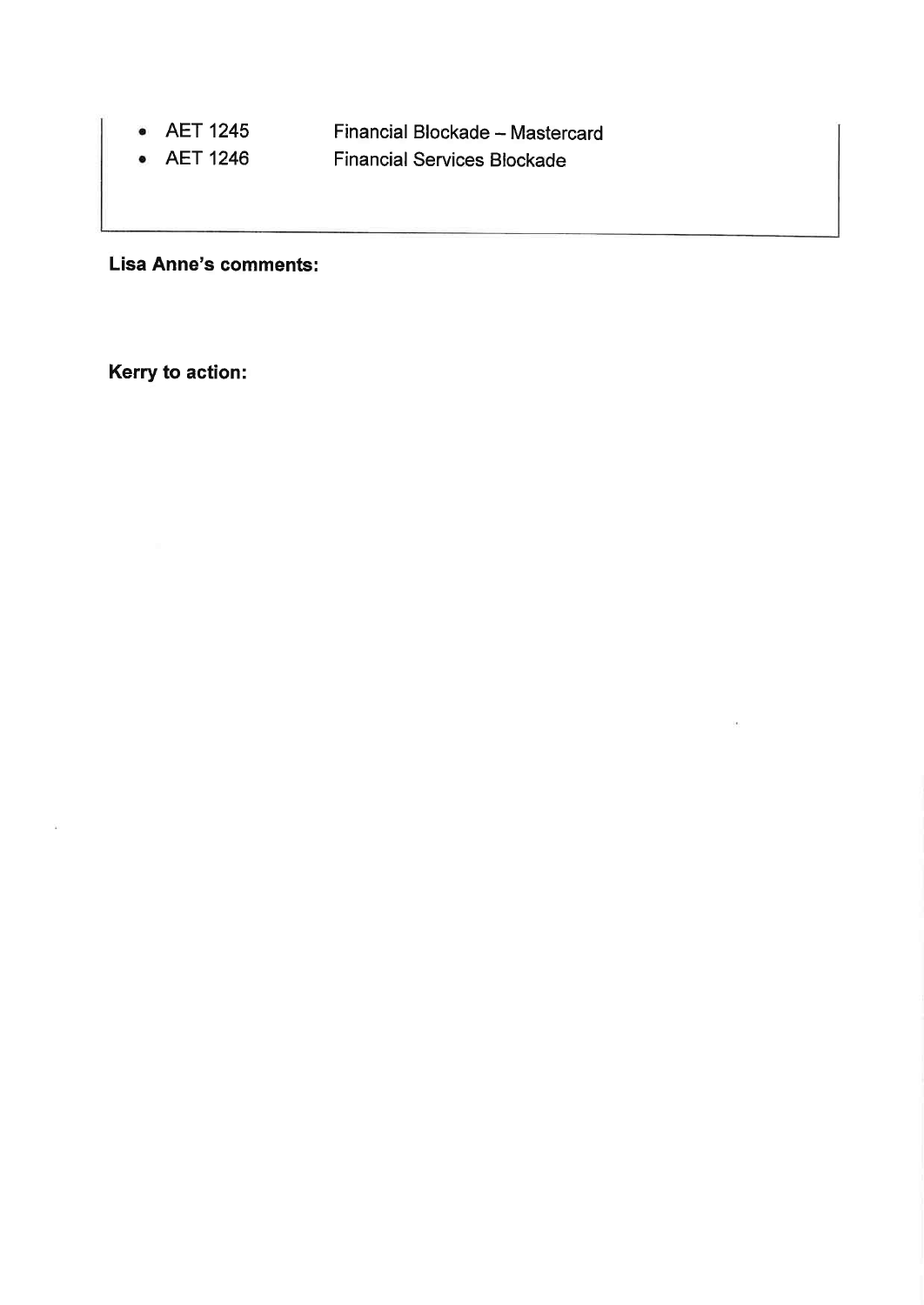# Senate Standing Committee on Economics

## ANSWERS TO QUESTIONS ON NOTICE

#### Treasury Portfolio

Additional Estimates 2012

<sup>15</sup>- 17 February 2012

| <b>Question:</b>     | <b>AET 1245</b>                        |
|----------------------|----------------------------------------|
| <b>Topic:</b>        | <b>Financial Blockade - MasterCard</b> |
| <b>Hansard Page:</b> | 15 Feb 2012, pg 128                    |

## Senator LUDLAM asked:

Senator LUDLAM: Interesting. Do I have any recourse to these companies, or MasterCard in particular, to lift that blockade? I would understand, for example, if this were a criminal entity. lf they had been accused of organised crime offences or whatever, I would understand that. In this instance the organisation has not. lt is a publishing organisation. lt was given a Walkley Award last December. None of its staff have been accused or convicted of particular crimes. So what are my avenues as a consumer? What can I do to MasterCard or, better yet, what can you as the regulator do to them?

Mr Gregson: My response is not going to be very helpful for you. I probably do need to know a bit more detail. I am sorry, I have not come with those tonight but I would be happy to take any of that on notice, and try to assist you,

## Answer:

film

Generally speaking, the ACCC considers matters raised with it under the provisions of the Competition ond Consumer Act 2010 (the CCA). The CCA is fundamentally concerned with preventing anti-competitive conduct and provîding appropriate safeguards for consumers.

There are provisions of the CCA that prohibit action by corporations, either individually or in concert with others, which adversely impact on competition. Whether competition concerns arise will depend on the circumstances.

In this case, the ACCC has not seen any evidence or information to suggest collusive decision making between card payment service providers.

Turning to any independent action by the card payment service providers, a key consideration in the circumstances raised by the question would be the purpose behind the decisions not to process payments.

The ACCC is aware of statements made to the media by a number of companies with headquarters overseas who stopped processing payments. The statements explain why they decided on that course of action. The statements also indicate concerns about compliance with their terms and conditions for service or for processing payments, including concerns about the facilitation of illegal conduct associated with Wikileaks.

The ACCC makes no assessment of the substance ofthose concerns. However the purpose described seems not to be anti-competitive . This means that without information to the contrary, it is unlikely that the action could be characterised as being undertaken for an anticompetitive purpose and therefore unlikely to raise concerns under the CCA.

 $\mathbf{1}$